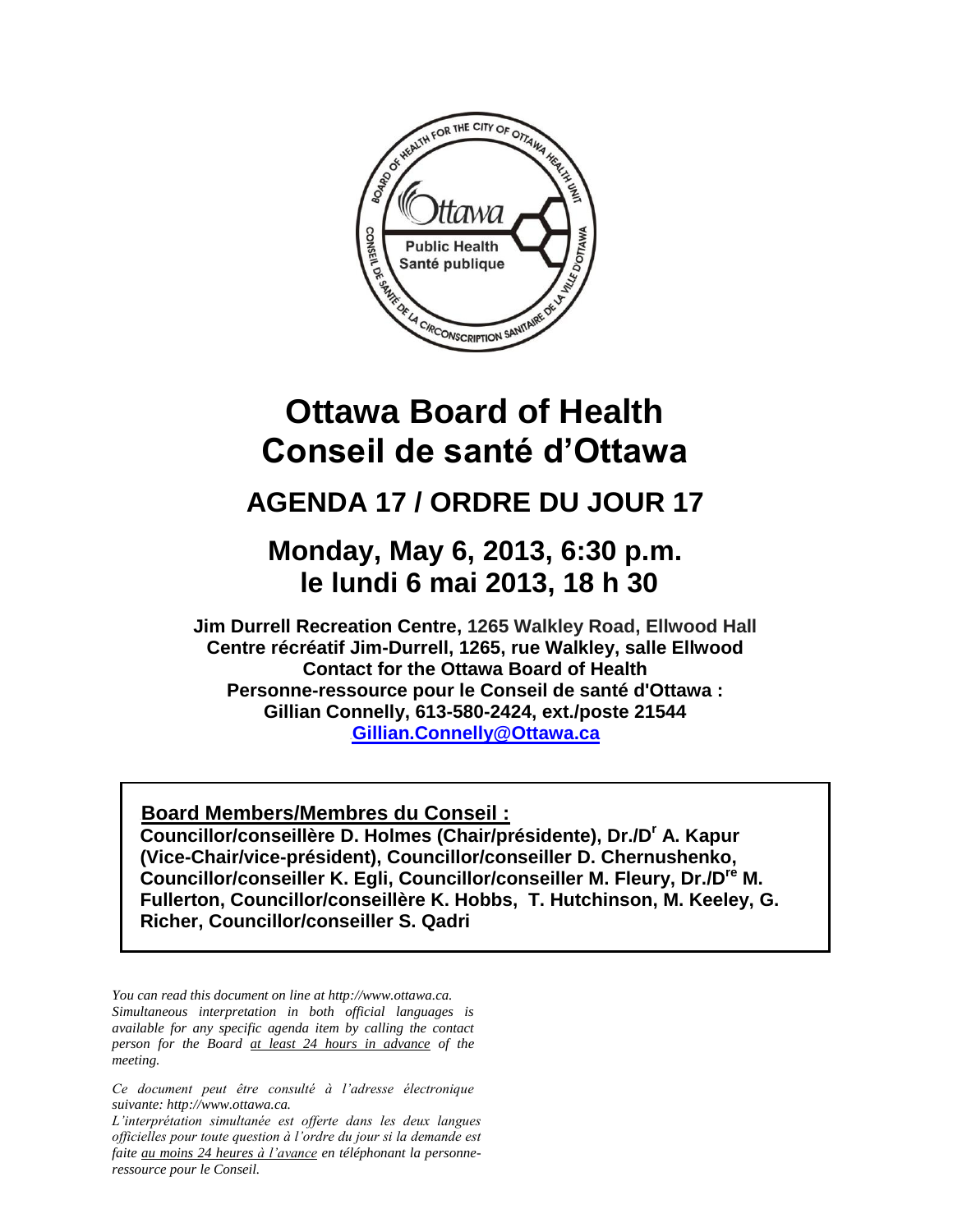i<br>L

1. ANNOUCEMENTS/CEREMONIAL ACTIVITIES ANNONCES/ACTIVITÉS CÉRÉMONIALES

> **Award ceremony for the 2013 Photovoice Winners Cérémonie de remise de prix aux gagnants du concours Photovoice 2013**

- 2. ROLL CALL APPEL NOMINAL
- 3. DECLARATIONS OF INTEREST (INCLUDING THOSE ORIGINALLY ARISING FROM PRIOR MEETINGS) DÉCLARATIONS D'INTÉRÊT (Y COMPRIS CEUX DÉCOULANT DE RÉUNIONS ANTÉRIEURES)
- 4. REGRETS **ABSENCES**
- 5. MOTIONS REQUIRING SUSPENSION OF THE RULES OF PROCEDURE MOTIONS EXIGEANT LA SUSPENSION DES RÈGLES DE PROCÉDURE
- 6. CONFIRMATION OF MINUTES ADOPTION DU PROCÈS-VERBAL

**Confirmation of the Minutes of the meeting of March 18, 2013. Adoption du procès-verbal de la réunion du 18 mars 2013.** 

7. COMMUNICATIONS **COMMUNICATIONS** 

> Six communication items are listed in Appendix 1. Six éléments de communication figurent à l'annexe 1**.**

- 8. MOTION TO INTRODUCE REPORTS MOTION PORTANT PRÉSENTATION DE RAPPORT
- 9. MEDICAL OFFICER OF HEALTH AND COMMUNITY PARTNERS ANNOUCEMENT ANNONCEMENT VERBAL DU MÉDECIN CHEF EN SANTÉ PUBLIQUE ET DES PARTENAIRES COMMUNAUTAIRES

**That the Board of Health for the City of Ottawa Health Unit receive for information this announcement from community partners regarding the Bridges program in Ottawa.** 

**Que le Conseil de santé de la circonscription sanitaire de la Ville d'Ottawa reçoive à titre d'information la présente annonce de la part des partenaires communautaires au sujet du programme Passerelle à Ottawa.**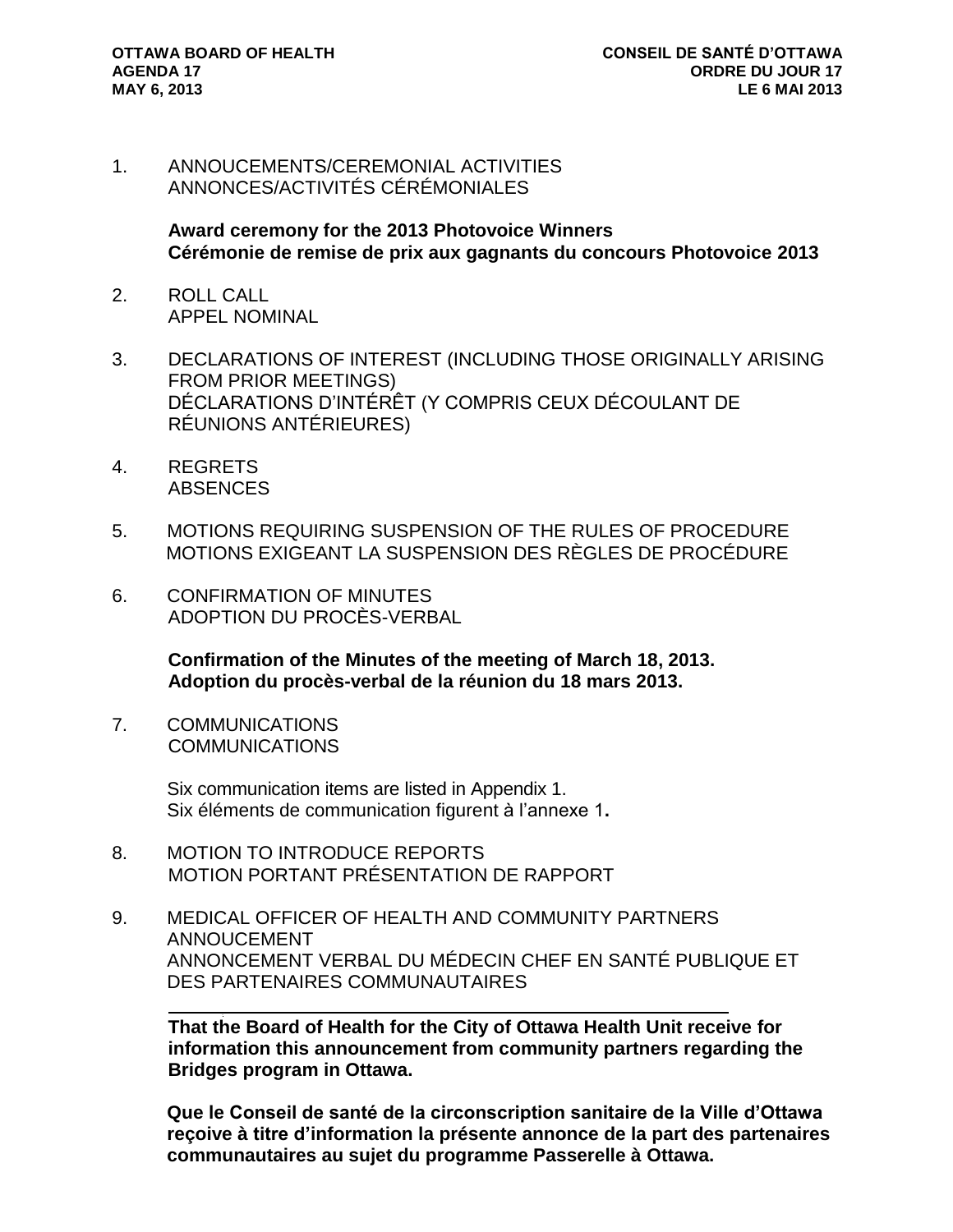10. YOUTH SPEAK, LET'S LISTEN, THEN ACT: ENGAGING YOUTH IN OTTAWA PUBLIC HEALTH PROGRAMMING NOS JEUNES PARLENT; ÉCOUTONS-LES, PUIS AGISSONS : INCITER LES JEUNES À PARTICIPER AUX PROGRAMMES DE SANTÉ PUBLIQUE OTTAWA [ACS2013-OPH-HPDP-0004](http://ottawa.ca/calendar/ottawa/citycouncil/obh/2013/05-06/Report%202%20-%20Youth%20Programming.pdf) 34

**That the Board of Health for the City of Ottawa Health Unit approve that Ottawa Public Health:**

- **1. Collaborate with the Youth Summit Action Plan committee to respond to issues identified by Ottawa youth; and**
- **2. Continue to integrate youth engagement across programs and services.**

**Que le Conseil de santé de la circonscription sanitaire de la Ville d'Ottawa approuve que Santé publique Ottawa :**

- **1. collabore avec le comité responsable du Plan d'action issu du Sommet du maire pour les jeunes en vue de réagir aux problèmes mis de l'avant par les jeunes d'Ottawa;**
- **2. continue d'intégrer l'engagement des jeunes à ses programmes et services.**
- 11. ADVANCING THE HEALTHY KIDS STRATEGY MISE EN ŒUVRE DE LA STRATÉGIE POUR DES ENFANTS EN SANTÉ [ACS2013-OPH-HPDP-0005](http://ottawa.ca/calendar/ottawa/citycouncil/obh/2013/05-06/Report%203%20-%20Healthy%20Kids.pdf) 48

#### **That the Board of Health for the City of Ottawa Health Unit:**

- **1. Approve that Ottawa Public Health staff:**
	- **a. Seek innovative ideas from community partners and the public to identify opportunities for local implementation of the recommendations of the Healthy Kids Strategy during the June 2013 Healthy Eating, Active Living forum in Ottawa; and**
	- **b. Publish, by Q2 2014, a Report Card on progress made in Ottawa on implementation of the Healthy Eating, Active Living and Healthy Kids strategies;**
- **2. Approve that Ottawa Public Health assists the inter-ministerial working group, government officials and other provincial agencies to:**
	- **a. Implement the recommendations of the Healthy Kids Strategy;**
	- **b. Develop a provincial investment plan that will support reducing childhood obesity by 20 per cent in five years; and**
	- **c. Enhance local programs in healthy eating and physical activity by urgently leveraging existing mechanisms to provide new funding to Ottawa Public Health and community agencies in Ottawa.**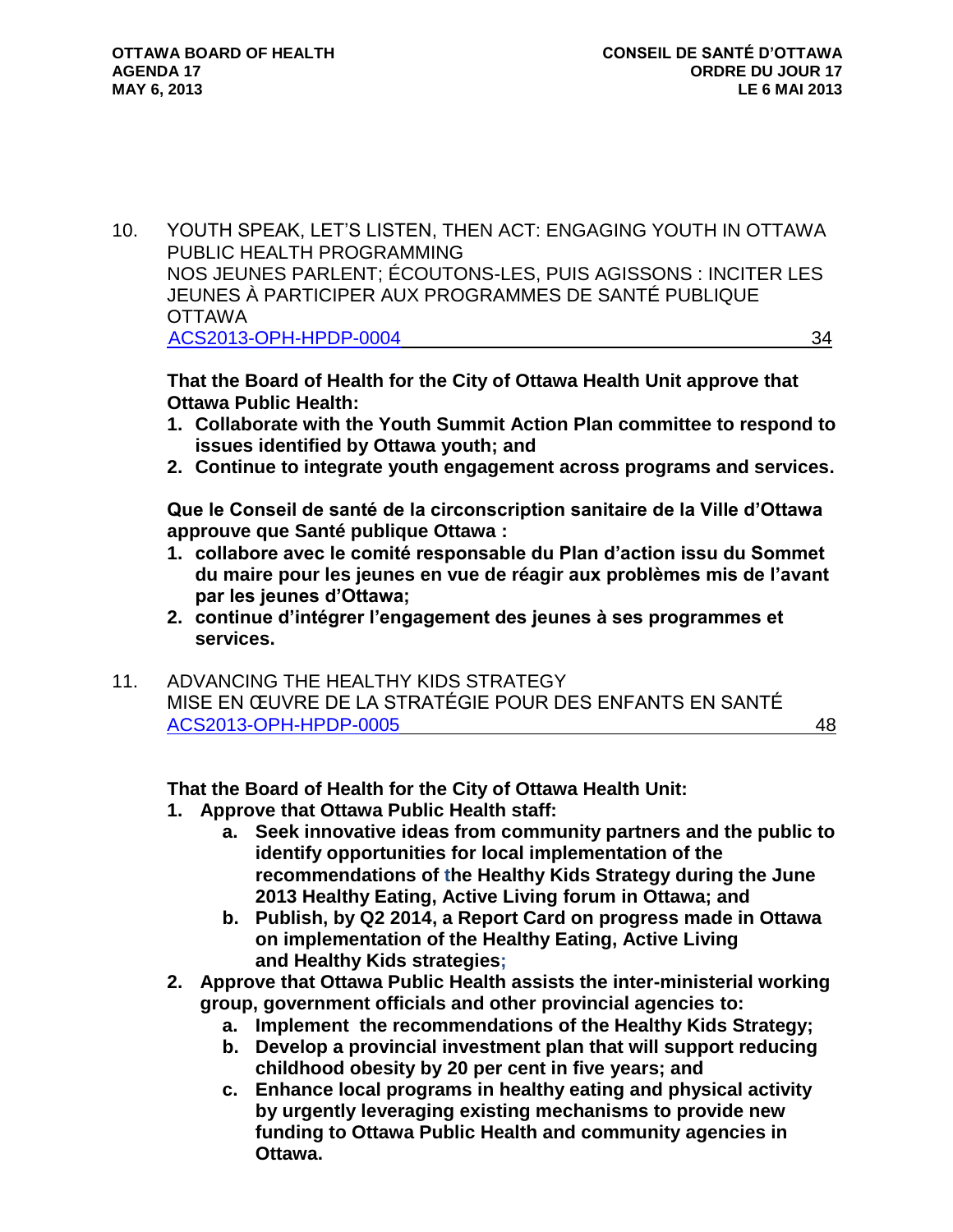**Que le Conseil de santé de la circonscription sanitaire de la Ville d'Ottawa : 1. Approuve que le personnel de Santé publique Ottawa :**

- **a. sollicite de nos partenaires communautaires et du grand public, lors du forum sur la saine alimentation et la vie active qui se déroulera au mois de juin 2013 à Ottawa, des idées novatrices pour profiter d'occasions à l'échelle locale de donner suite aux recommandations de la Stratégie pour des enfants en santé; et**
- **b. publie d'ici le 2e trimestre de 2014 un rapport sur les progrès réalisés à Ottawa au chapitre de la mise en œuvre de la stratégie Saine alimentation et vie active et de la Stratégie pour des enfants en santé;**
- **2. Approuve que Santé publique Ottawa appuie les efforts du groupe de travail interministériel, des fonctionnaires et d'autres organismes provinciaux pour**
	- **a. donner suite aux recommandations de la Stratégie pour des enfants en santé;**
	- **b. établir un plan d'investissement provincial qui contribuera à réduire l'obésité chez les enfants de 20 p. cent en cinq ans; et**
	- **c. améliorer les programmes locaux prônant la saine alimentation et l'activité physique en tirant parti de toute urgence des mécanismes existants pour fournir de nouveaux fonds à Santé publique Ottawa et aux organismes communautaires d'Ottawa.**
- 12. DELEGATION OF AUTHORITY CONTRACTS AWARDED FOR THE PERIOD OF JANUARY 1, 2013 TO MARCH 31, 2013 DÉLÉGATION DE POUVOIRS – CONTRATS ACCORDÉS POUR LA PÉRIODE DU 1<sup>er</sup> JANVIER 2013 AU 31 MARS 2013 [ACS2013-OPH-IQS-0004](http://ottawa.ca/calendar/ottawa/citycouncil/obh/2013/05-06/Report%204%20-%20Q1%202013%20DOA.pdf) 60

**That the Board of Health for the City of Ottawa Health Unit receive this report for information.** 

**Que le Conseil de santé de la circonscription sanitaire de la ville d'Ottawa prenne connaissance du présent rapport à titre d'information.**

13. 2013 OPERATING BUDGET Q1- BOARD OF HEALTH FOR THE CITY OF OTTAWA HEALTH UNIT STATUS REPORT BUDGET DE FONCTIONNEMENT 2013 AU PREMIER TRIMESTRE – RAPPORT D'ÉTAPE DU CONSEIL DE SANTÉ DE LA CIRCONSCRIPTION SANITAIRE DE LA VILLE D'OTTAWA [ACS2013-OPH-IQS-0005](http://ottawa.ca/calendar/ottawa/citycouncil/obh/2013/05-06/Report%205%20-%20Q1%202013%20Operating%20Status.pdf) 64

**That the Board of Health for the City of Ottawa Health Unit receive this report for information.** 

**Que le Conseil de santé de la circonscription sanitaire de la ville d'Ottawa prenne connaissance du présent rapport à titre d'information.**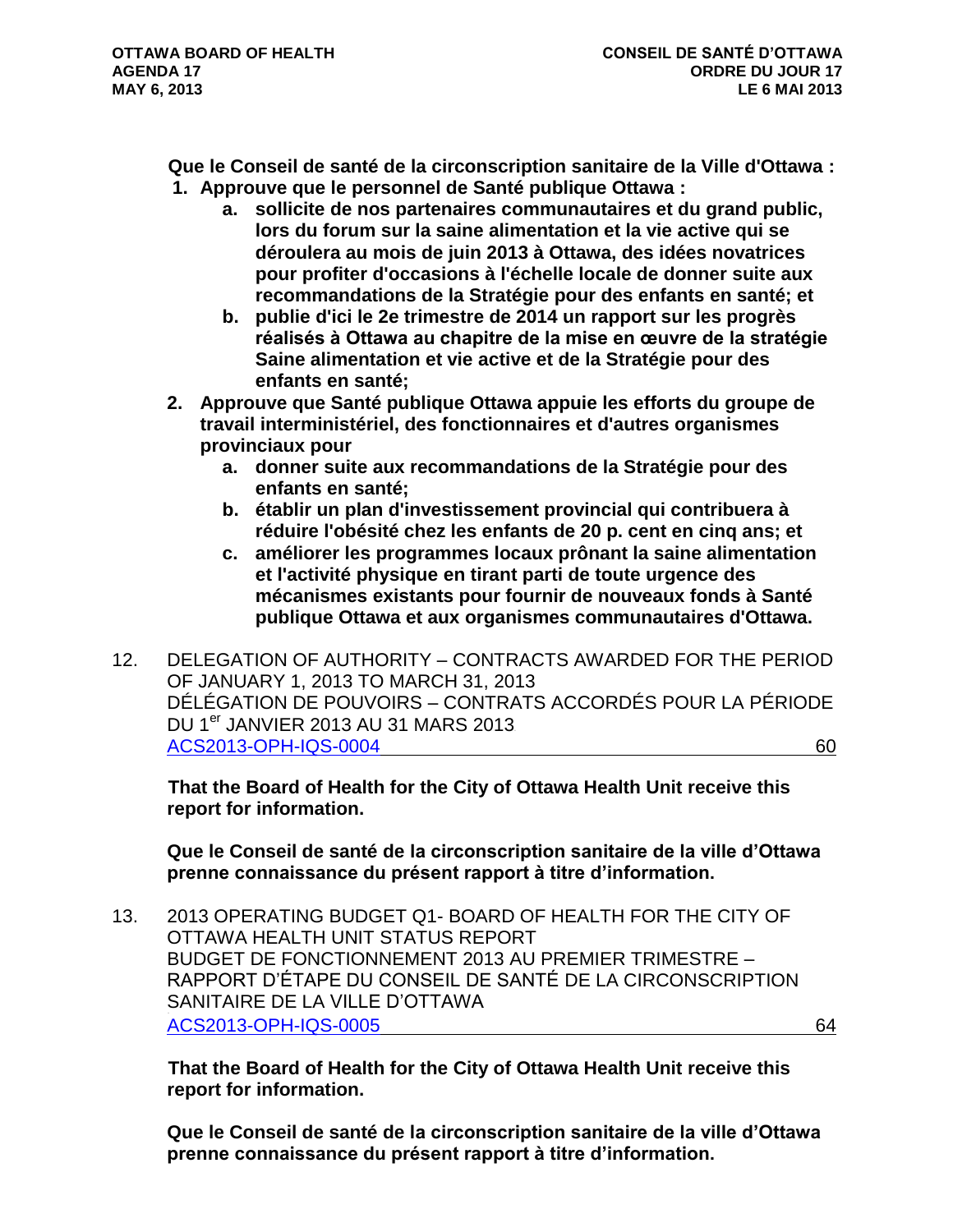14. ATTENDANCE AT THE ASSOCIATION OF LOCAL PUBLIC HEALTH AGENCIES (alPHa) 2013 GENERAL MEETING PRÉSENCE À LA RÉUNION GÉNÉRALE 2013 DE 'L'ASSOCIATION OF PUBLIC HEALTH AGENCIES' (alPHa) [ACS2013-OPH-SSB-0004](http://ottawa.ca/calendar/ottawa/citycouncil/obh/2013/05-06/Report%206%20-%20ATTENDANCE%20AT%20THE%20ASSOCIATION%20OF%20LOCAL%20PUBLIC%20HEALTH%20AGENCIES%20(alPHa)%202013%20ANNUAL%20MEETING.pdf) 70

**That the Board of Health for the City of Ottawa Health Unit approve the attendance of Chair Holmes and Member Hutchinson at the Association of Local Public Health Agencies (alPHa) 2013 General Meeting, to be held on June 2 to 4, 2013 in Toronto.** 

**Que le Conseil de santé de la circonscription sanitaire de la ville d'Ottawa approuve la présence de Chair Holmes et membre Hutchinson, à la réunion générale de** *l'Association of Local Public Health Agencies* **(alPHa), qui aura lieu le 2 au 4 juin 2013 à Toronto.**

- 15. MOTION TO ADOPT REPORTS MOTION PORTANT ADOPTION DE RAPPORTS
- 16. MOTIONS OF WHICH NOTICE HAS BEEN GIVEN PREVIOUSLY MOTION DONT AVIS A ÉTÉ DONNÉE ANTÉRIEUREMENT
- 17. NOTICES OF MOTION (FOR CONSIDERATION AT SUBSEQUENT MEETING) AVIS DE MOTION (POUR EXAMEN LORS D'UNE RÉUNION SUBSÉQUENTE)
- 18. CONFIRMATION BY-LAW RÈGLEMENT DE RATIFICATION
- 19. INFORMATION PREVIOUSLY DISTRIBUTED INFORMATION DISTRIBUÉE AUPARAVANT

**[Mental Health Promotion and Suicide Prevention Strategy for Children and](http://ottawa.ca/calendar/ottawa/citycouncil/obh/2013/05-06/MEMO%201%20-%20Information%20Previously%20Distributed.pdf)  [Youth: Update and Next Steps](http://ottawa.ca/calendar/ottawa/citycouncil/obh/2013/05-06/MEMO%201%20-%20Information%20Previously%20Distributed.pdf)**

**Stratégie en matière de promotion de la santé mentale et de prévention du suicide chez les enfants et les adolescents : état de la situation et prochaines étapes**

**[Preventing skin cancer by reducing youth exposure to artificial ultraviolet](http://ottawa.ca/calendar/ottawa/citycouncil/obh/2013/05-06/MEMO%202%20-%20Information%20Previously%20Distributed.pdf)  [radiation: Update regarding provincial legislation and Ottawa Public Health](http://ottawa.ca/calendar/ottawa/citycouncil/obh/2013/05-06/MEMO%202%20-%20Information%20Previously%20Distributed.pdf)  [programming](http://ottawa.ca/calendar/ottawa/citycouncil/obh/2013/05-06/MEMO%202%20-%20Information%20Previously%20Distributed.pdf)**

**Prévention du cancer de la peau grâce à la réduction de l'exposition des jeunes au rayonnement ultraviolet artificiel : dispositions actuelles de la loi provinciale et plan d'action de Santé publique Ottawa**

20. OTHER BUSINESS AUTRES QUESTIONS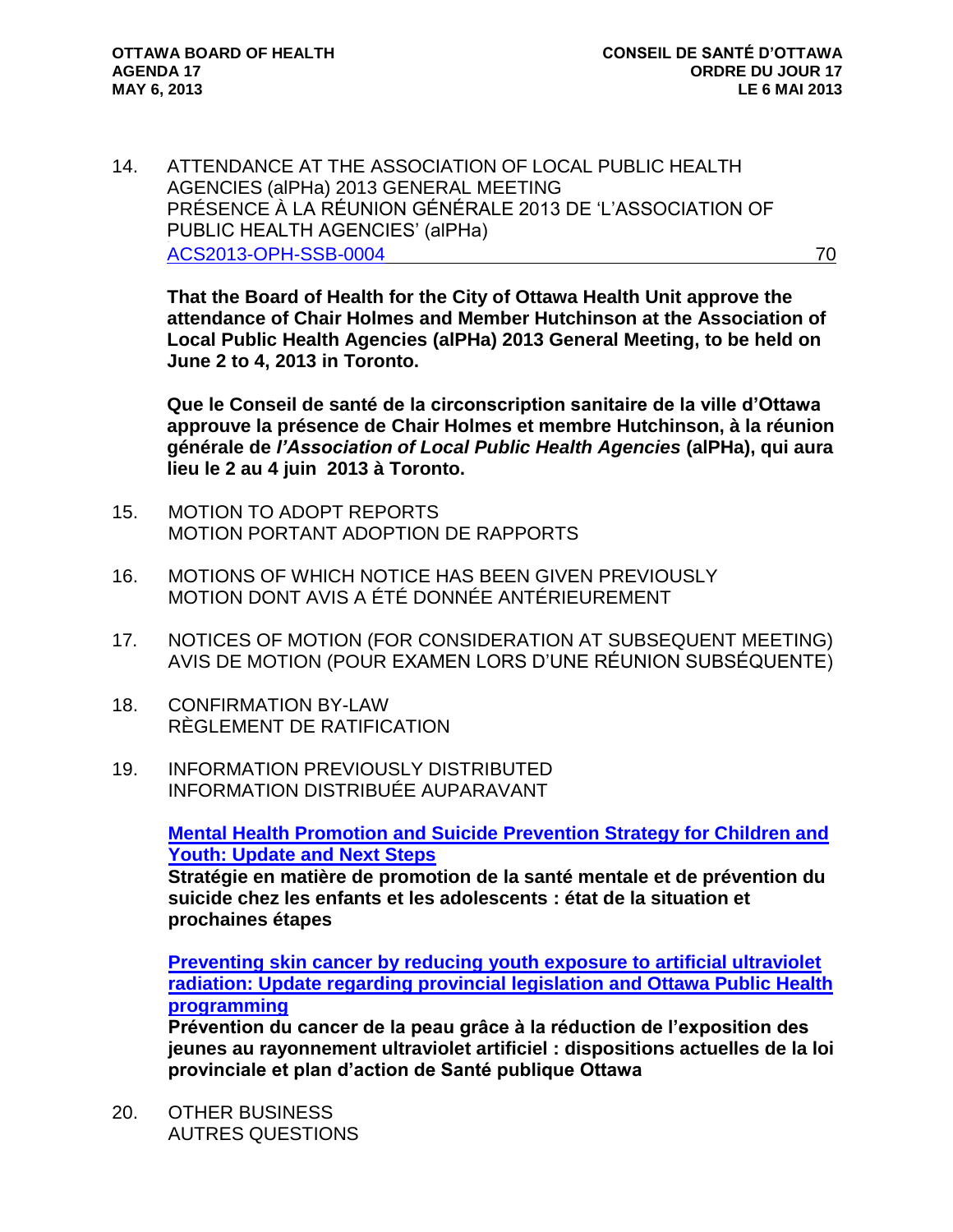**Door Prize Draw for Youth attending the meeting Tirage de prix de présence pour les jeunes assistant à la réunion**

- 21. INQUIRIES DEMANDES DE RENSEIGNEMENTS
- 22. ADJOURNMENT LEVÉE DE LA SÉANCE

NEXT MEETING PROCHAINE RÉUNION

**Regular Meeting Monday, August 19, 2013 – 5:00 p.m. – Champlain Room**

**Réunion ordinaire Le lundi 19 août 2013 – 17h00 – Salle Champlain**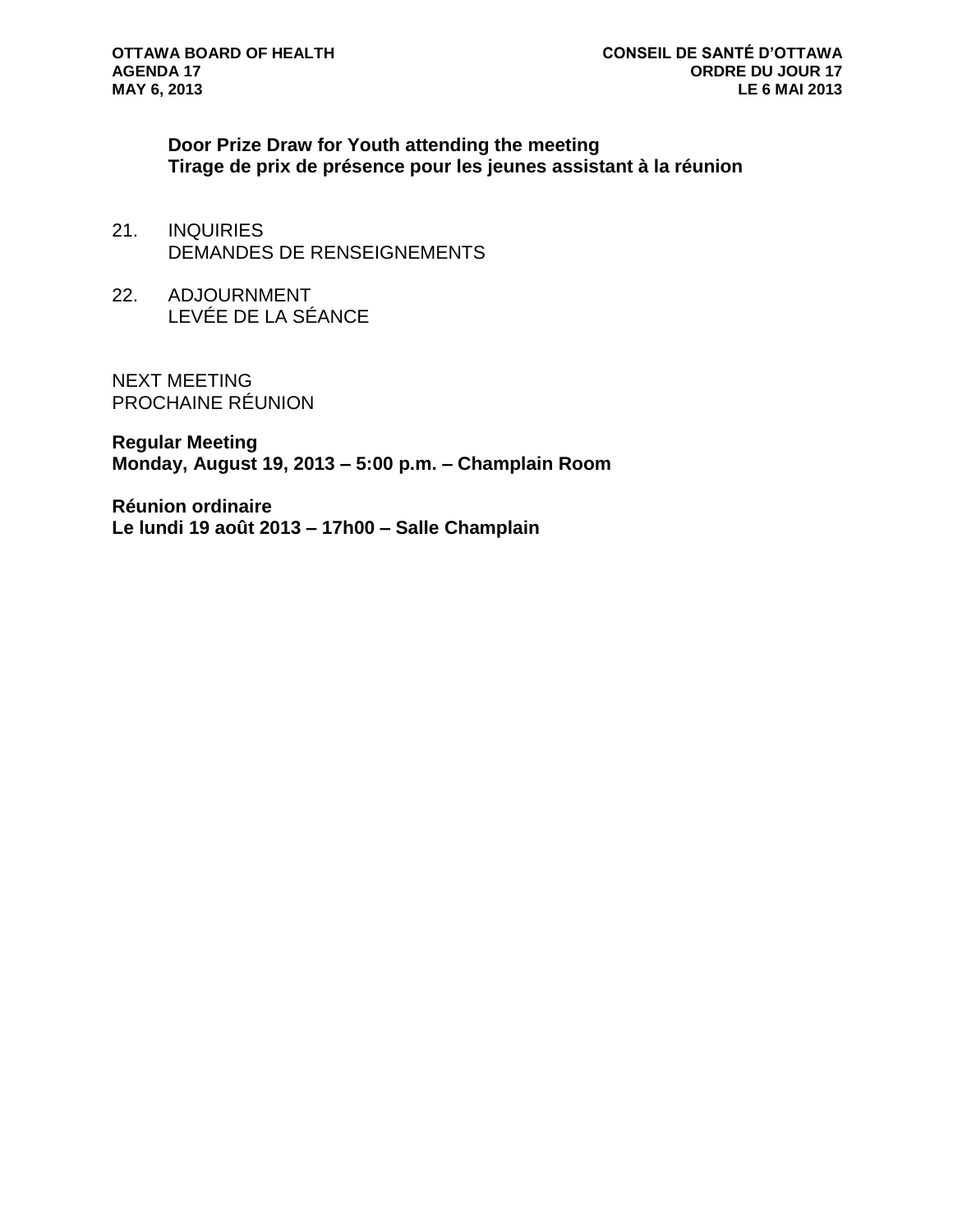#### APPENDIX 1

Letter from Gary McNamara, Chairperson of the Board of Directors for the Windsor Essex County Health Unit to the Honourable Kathleen O.Wynne, Premier of Ontario regarding the Passing of a Resolution Endorsing the Report of the Chief Medical Officer of Health (CMOH), Oral Health – More Than Just Cavities (February 22,2013)

Letter from Gary McNamara, Chairperson of the Board of Directors for the Windsor Essex County Health Unit to the Honourable Kathleen O.Wynne, Premier of Ontario regarding of a Resolution in Support of Active Transportation and Incorporating Healthy Public Policy When Making Decisions About the Built Environment (February 22, 2013)

Letter from Beth Campbell, Chair of the Board of Health for the Hastings & Prince Edward Counties Health Unit to the Honourable Deb Matthews, Minister of Health and Long-Term Care requesting Funding to Support Free Nicotine Therapy (NRT) at Smoking Cessation Programs Offered by Boards of Health (March 7, 2013)

Letter from the Honourable Leona Aglukkaq, Minister of Health to Diane Holmes, Chair of the Ottawa Board of Health regarding Correspondence of October 25, 2012, Concerning Bill C-386, the *Tanning Equipment Prohibition and Warning (cancer risks) Act* (March 15, 2013)

Letter from David Watton, Chair of the Peterborough County-City Health Unit to the Honourable Kathleen Wynne, Premier of Ontario regarding the Potential Health Impacts of a Casino in Peterborough (April 17, 2013)

Letter from Bryna Warshawsky, Secretary-Treasurer of the Middlesex-London Board of Health to the Honourable Kathleen Wynne, Premier of Ontario regarding Support for Bill 30 – An Act to Regulate the Selling and Marketing of Tanning Services and Ultraviolet Light Treatments (April 22, 2013)

#### ANNEXE 1

Lettre de Gary McNamara, président du conseil d'administration de l'Unité sanitaire de Windsor-Essex, à l'honorable Kathleen O. Wynne, première ministre de l'Ontario, au sujet du passage d'une résolution appuyant le rapport du médecin hygiéniste en chef de l'Ontario intitulé « La santé buccodentaire – Bien plus qu'une question de caries » (le 22 février 2013)

Lettre de Gary McNamara, président du conseil d'administration de l'Unité sanitaire de Windsor-Essex, à l'honorable Kathleen O. Wynne, première ministre de l'Ontario, au sujet d'une résolution appuyant le transport actif et la prise en compte de politiques d'intérêt public lors de la prise de décisions relatives à l'environnement bâti (le 22 février 2013)